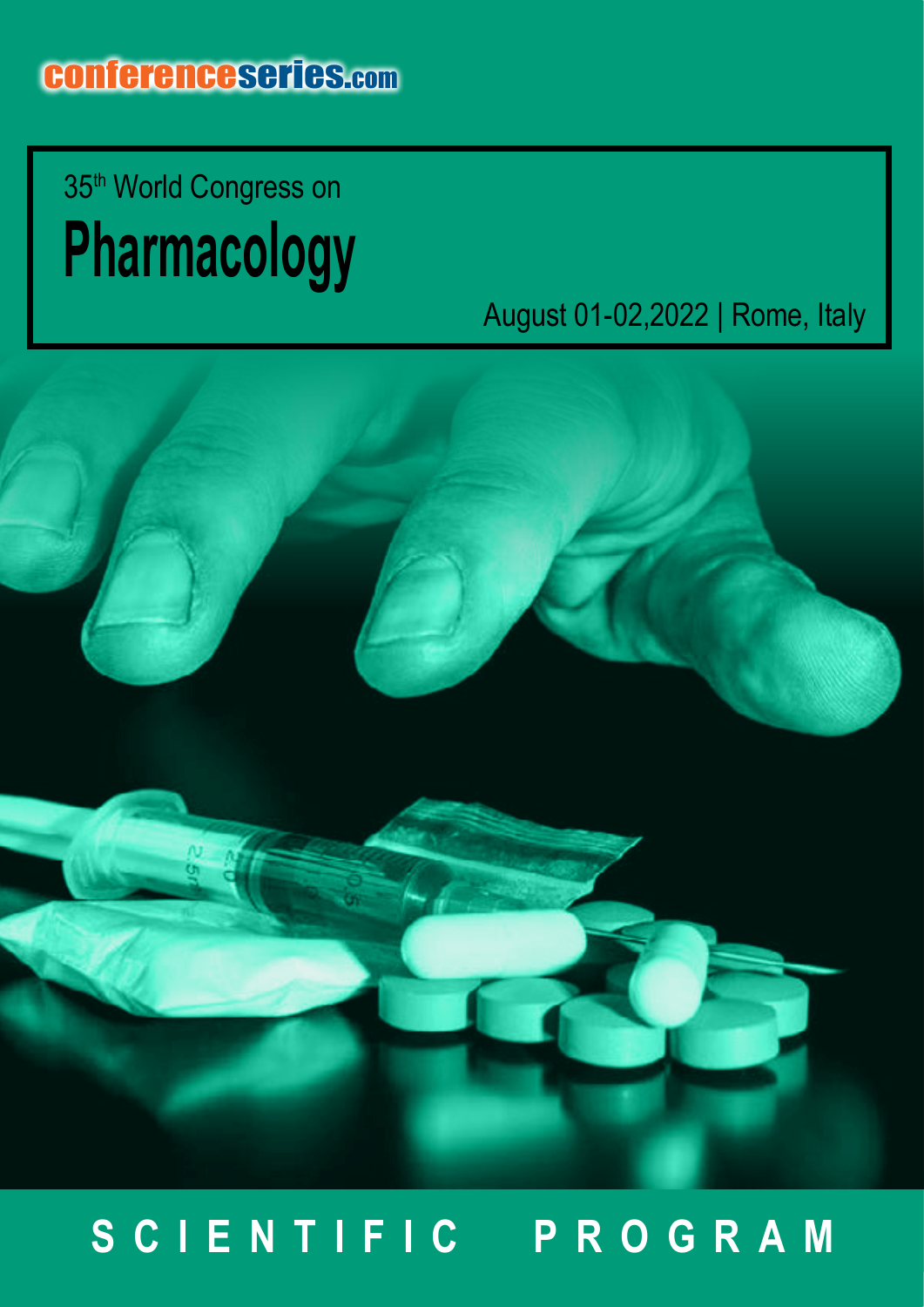### SCIENTIFIC PROGRAM  $\blacksquare$ Monday, 01<sup>st</sup> August



#### **13:10-13:15 GROUP PHOTO**

#### **13:15-14:00 LUNCH BREAK**

|  | <b>MEETING HALL 01</b>                                         | <b>MEETING HALL 02</b>                                              |
|--|----------------------------------------------------------------|---------------------------------------------------------------------|
|  | 14:00-16:00 Talks On: Pharmacokinetics and<br>Pharmacodynamics | <b>Talks On: Cardiovascular Pharmacology</b>                        |
|  | Drug biotransformation reactions                               | Pharmacology of drugs affecting vascular<br>tone and blood pressure |
|  | Pharmacokinetic aspects                                        | Role of drugs in coronary circulation                               |
|  | Drug interactions and pharmacological<br>compatibilities       | Drugs and the electrical conduction of the<br>heart                 |
|  | Receptor theory for drug effects                               | Drugs and the failing heart                                         |
|  | Clinical efficacy and safety evaluation                        | Pharmacology of the Vascular endothelium                            |

#### **16:00-16:20 COFFEE BREAK**

#### **MEETING HALL 01 (16:20-17:00)**

Young Researchers in Addictive Disorders & Addiction Therapy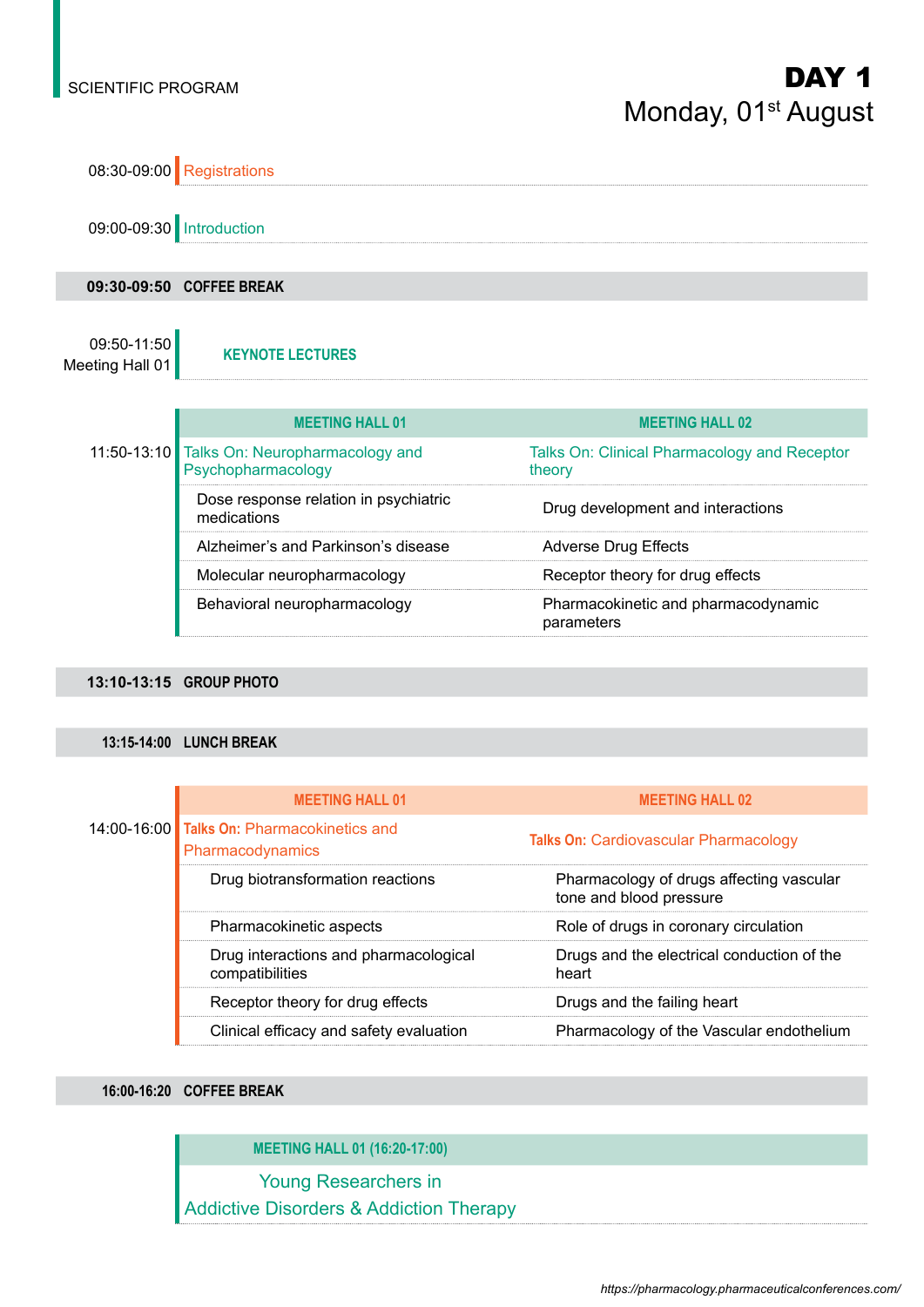09:00-10:30 Meeting Hall 01 **KEYNOTE LECTURES** 

#### **10:30-10:50 COFFEE BREAK**

|  | <b>MEETING HALL 01</b>                                                          | <b>MEETING HALL 02</b>                                  |
|--|---------------------------------------------------------------------------------|---------------------------------------------------------|
|  | 10:50-12:50 Talks On: Ethnopharmacology                                         | <b>Talks On: Drug Screening and Discovery</b>           |
|  | Latest trends in ethnopharmacology                                              | Reverse pharmacology                                    |
|  | Integrative pharmacological investigations                                      | Target based drug discovery                             |
|  | Ethnopharmacological perspectives from<br>traditional to modern pharmaceuticals | Screening of chemical libraries and its<br>pharmacology |
|  | Natural products chemistry in drug<br>discovery                                 | Methods To determine biological targeting               |
|  | Chemistry and structural elucidation                                            | Classical pharmacology                                  |
|  | Natural and synthetic derivatives in<br>pharmacological studies                 |                                                         |
|  |                                                                                 |                                                         |

#### **12:50-13:35 LUNCH BREAK**

|             | <b>MEETING HALL 01</b>                                                | <b>MEETING HALL 02</b>                                                     |
|-------------|-----------------------------------------------------------------------|----------------------------------------------------------------------------|
| 13:35-15:55 | Talks On: Toxicology, Pharmacogenetics and<br><b>Pharmacogenomics</b> | <b>Talks On: Immunopharmacology,</b><br><b>Biochemical Pharmacology</b>    |
|             | Dose response complexities                                            | Use of tissue and animal models of human<br>pathophysiology and toxicology |
|             | Toxins and toxinology                                                 | Mechanism of drug action, safety and<br>efficacv                           |
|             | Molecular epidemiology and its biomarkers                             | Autoimmunity & autoimmune disorders                                        |
|             | Molecular pathological epidemiology                                   | Immunotoxicology                                                           |
|             | Pharmacovigilance and post marketing<br>surveillance                  | Innate Immunity                                                            |

#### **15:55-16:15 COFFEE BREAK**

**MEETING HALL 01 (16:15-17:00) MEETING HALL 01 (17:00-18:00)**

Poster Presentations North Workshop

#### **Awards & Closing Ceremony**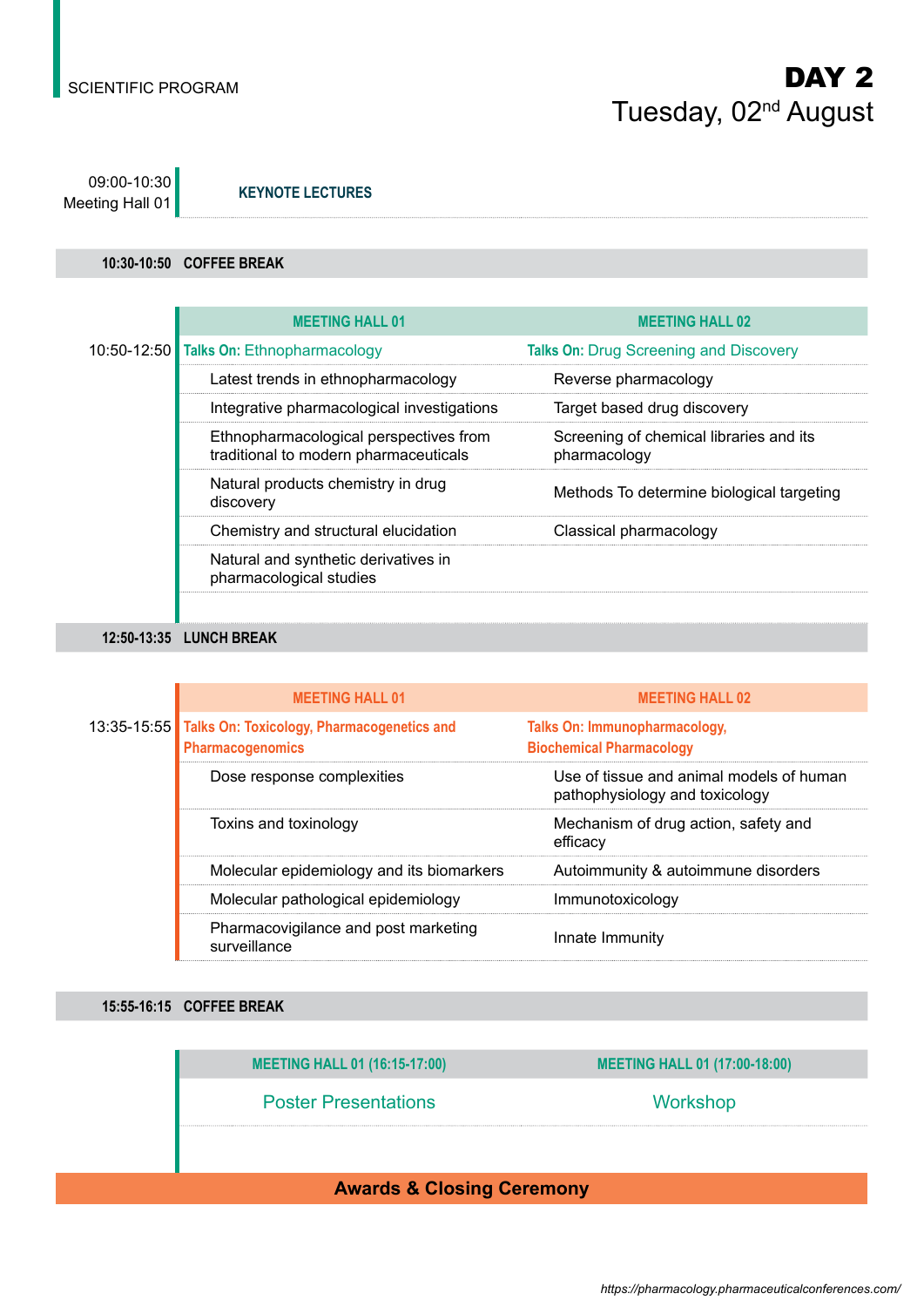# PAST AFFILIATES

Boris Tchernychev *Ironwood Pharmaceuticals Inc., USA* 

Clint L Makino *Boston University, USA* 

Frans Vinberg *Washington University School of Medicine, USA* 

Georgianna G Gould *The University of Texas, USA* 

Harish C Pant *National Institutes of Health, USA*

Hua P Su *MSD Research Labs, USA* 

James B Ames *University of California, USA* 

Joel B Schachter *Merck Research Laboratories, USA* 

Jose F Abisambra *University of Kentucky, USA* 

José R Sotelo *Instituto de Investigaciones Biológicas Clemente University of Saskatchewan, Canada Estable, USA* Grzegorz Sawicki

Mark W Burke *Howard University, USA* 

Saravanan Kolandaivelu *West Virginia University Eye Institute, USA*  Sudhindra R Gadagkar *Midwestern University, USA* 

Teresa Duda *Salus University, USA*

Thomas Rich *University of South Alabama, USA* 

Varghese John *University of California, USA* 

Zhi-Yi Zhang *TESARO, Inc., USA* 

Kailash N Pandey *Tulane University, USA* 

Istvan Berczi *University of Manitoba, Canada* 

Frank Wunder *Bayer AG, Germany*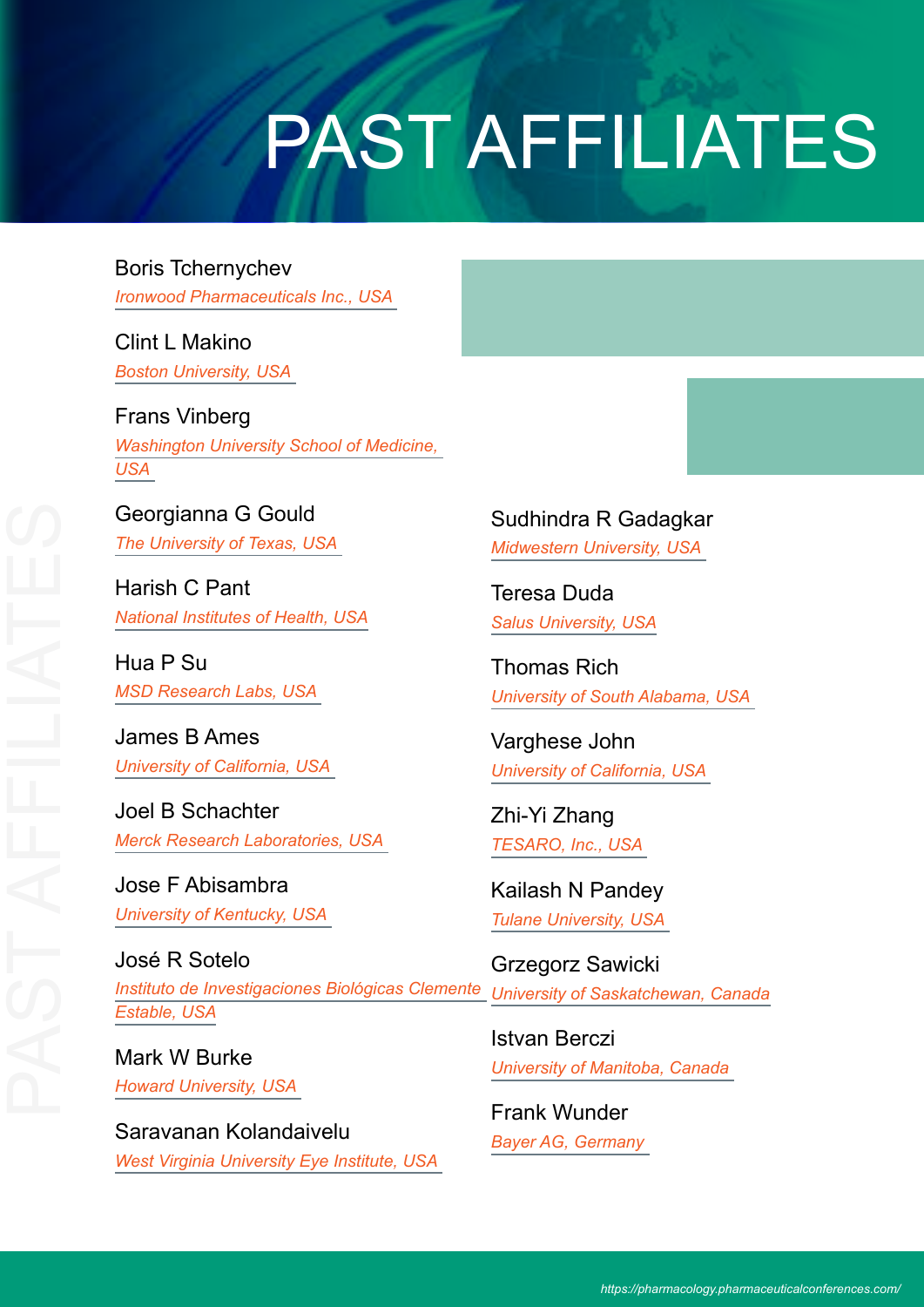# PAST AFFILIATES

### Sabrina Kraft

*Dr. Willmar Schwabe Pharmaceuticals, Germany* 

Stephanie C Joachim *University Eye Hospital, Germany*

Thomas Grund *University of Regensburg, Germany* 

Tie Teck Kim *General Hospital, Singapore*

Ana Méndez  *University of Barcelona, Spain* 

Anna Puigdellívol-Sánchez *University of Barcelona, Spain* 

Javier Rejas-Gutierrez *Pfizer SLU, Spain* 

David Truswell *Somefreshthinking Consultancy, UK* 

Fadhila Helnisa *University of Birmingham, UK* 

S Al-azzawi *University of Brighton, UK* 

Nicolas Marie *Neuroplasticity and Therapies of Addictions, France* 

Sarah Hassan *University of Strasbourg, France*  Mike McDonough *Western Health, Australia*

Aline Diogo Marinho *Federal University of Ceara, Brazil* 

Arquimedes Gasparotto Junio *Universidade Federal da Grande Dourados, Brazil* 

Gisele Monteiro de Souza *University de Sao Paulo, Brazil* 

Luciana Lopes Guimaraes *Santa Cecilia University, Brazil* 

Matheus L Rocha *Federal University of Goias, Brazil*

Walber Toma *Santa Cecilia University, Brazil* 

Ai-Lin Liu *Chinese Academy of Medical Sciences and Peking Union Medical College, China* 

Ali Sheikh Md Sayed *Central South University, China*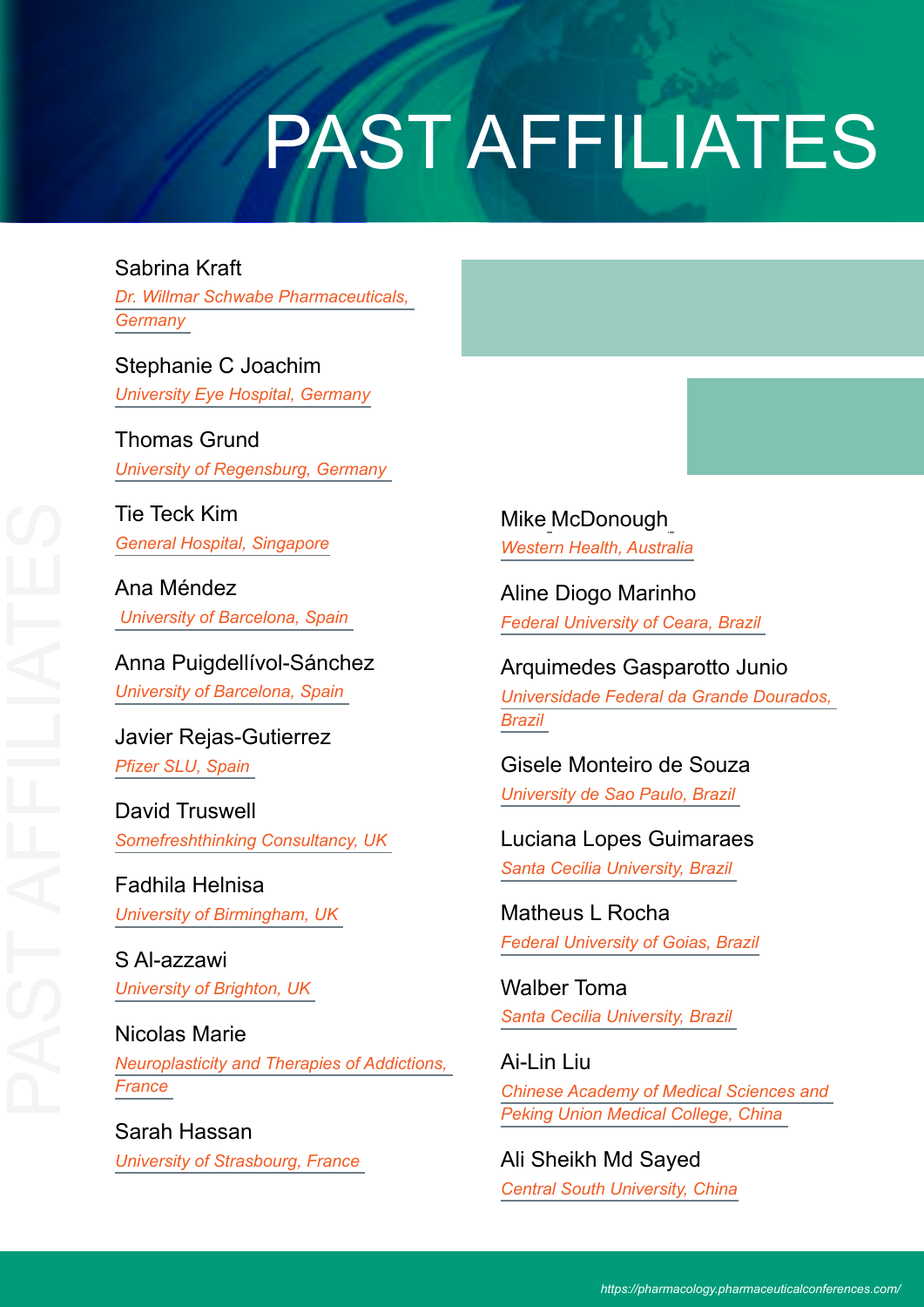## Rome Attractions